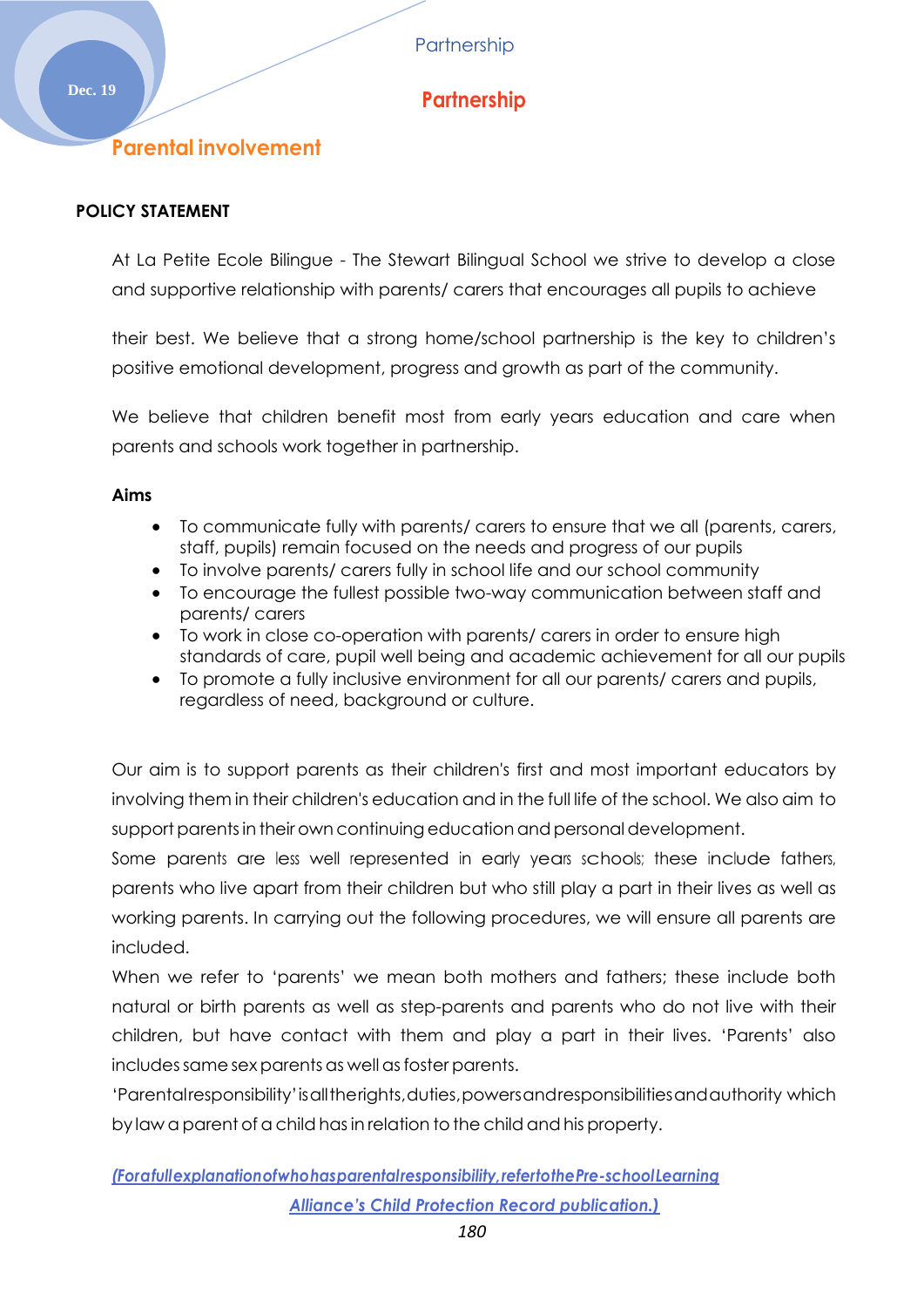## **Dec. 19** *EYFS key themes and commitments*

| A Unique        | Positive             | Enabling            | Learning and |
|-----------------|----------------------|---------------------|--------------|
| Child           | <b>Relationships</b> | <b>Environments</b> | Development  |
| 1.2. Inclusive  | 2.1. Respecting      | 3.2. Supporting     |              |
| practice        | each other           | every child         |              |
| 1.4. Health and | 2.2. Parentsas       |                     |              |
| well-being      | partners             |                     |              |
|                 | 2.3. Supporting      |                     |              |
|                 | learning             |                     |              |
|                 | 2.4. Keyperson       |                     |              |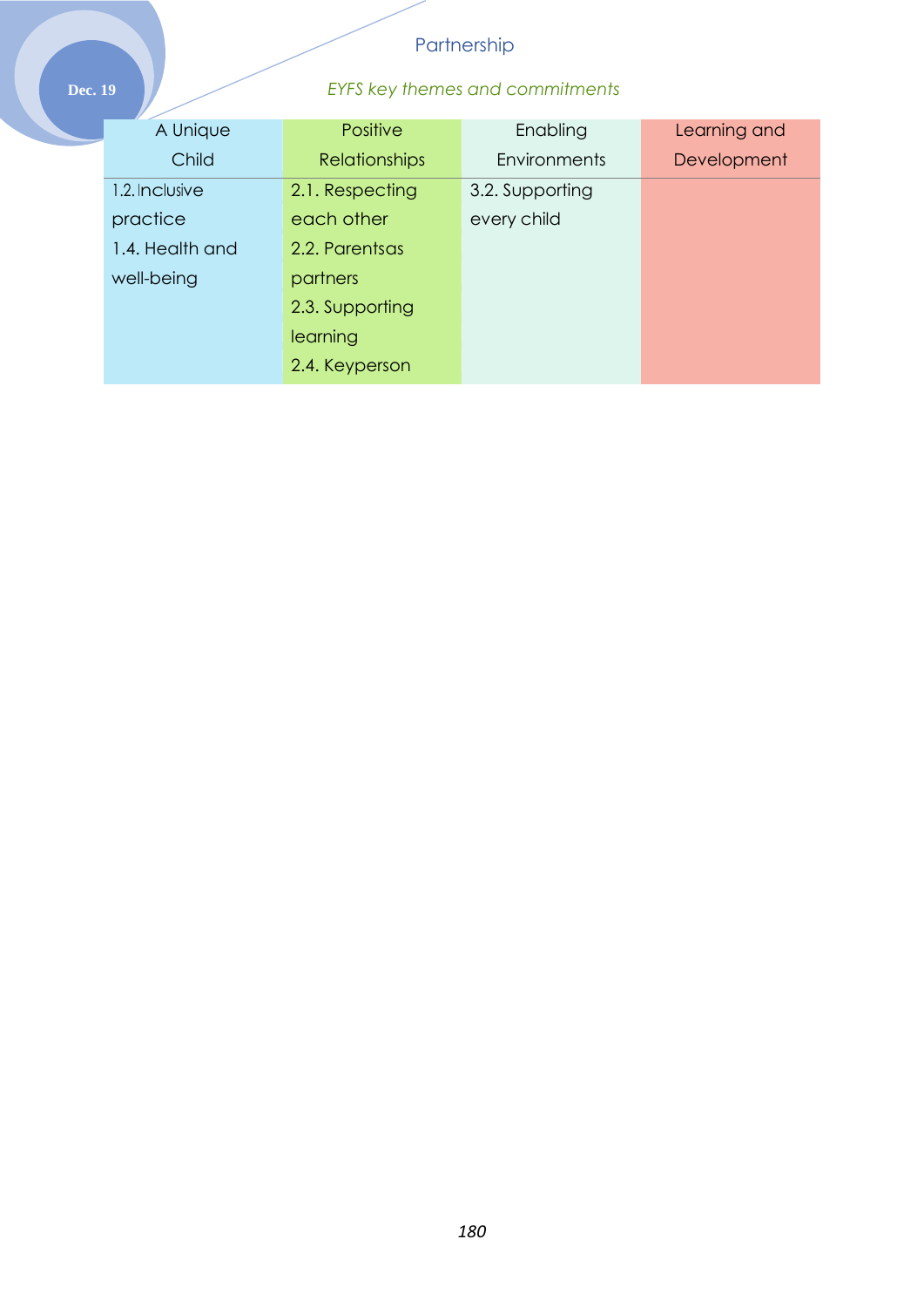## **PROCEDURES**

We have a means to ensure all parents are included – that may mean we have different strategies for involving fathers or parents who work or live apart from their children.

- $\triangleright$  We consult with all parents to find out what works best for them through the Parents Council.
- ➢ We ensure on-going dialogue with parents to improve our knowledge of the needs of theirchildrenand tosupport their families.
- $\triangleright$  We inform all parents about how the school is run and its policies through access to written information and through regular informal communication. We check to ensure parents understand the information that is given to them.
- $\triangleright$  We encourage and support parents to play an active part in the school life.
- $\triangleright$  Weinform all parents on a regular basis about their children's progress.
- ➢ We involve parents in the shared record keeping about their children either formally or informally - and ensure parents have access to their children'swritten developmental records.
- $\triangleright$  We provide opportunities for parents to contribute their own skills, knowledge and interests to the activities of the school.
- $\triangleright$  We consult with parents about the times of meetings to avoid excluding anyone.
- $\triangleright$  We provide information about opportunities to be involved in the school in ways that are accessible to parents and for those parents for whom French/English is an additional language.
- $\triangleright$  We welcome the contributions of parents, in whatever form these may take.
- ➢ We inform all parents of the systems for registering queries, complaints or suggestions and check to ensure these are understood. All parents have access to our written complaints procedure.
- $\triangleright$  We provide opportunities for parents to learn about the curriculum offered in the school and about young children's learning, in the school and at home.
- ➢ We have a Parent Council in place to represent the views of the parents and to consult with all parents of the school. The Parent council has its own Constitution and meetsregularly

In compliance with the Welfare Requirements, the following documentation is in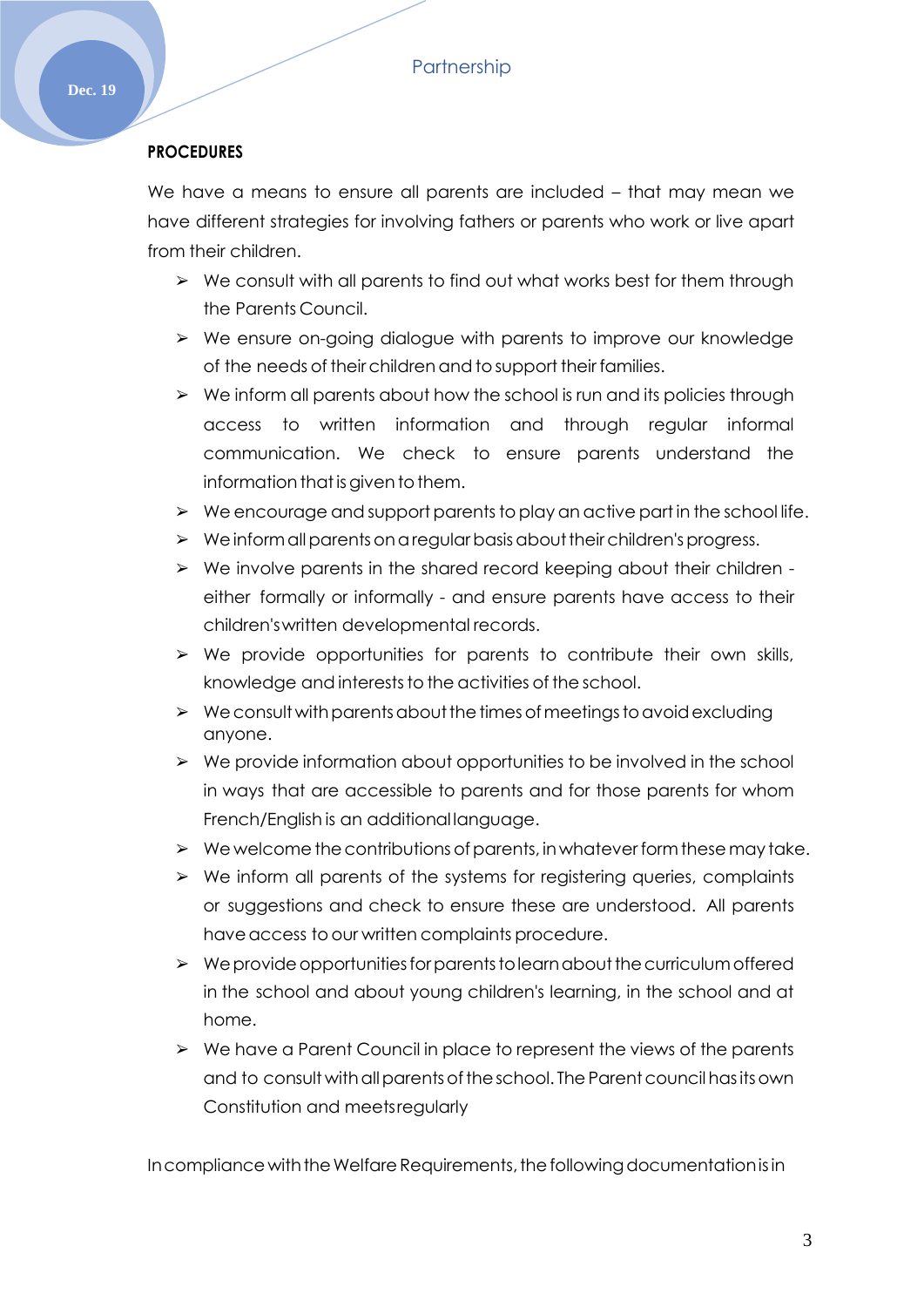place:

- ➢ Admissions policy.
- ➢ Complaints procedure.
- $\triangleright$  Record of complaints.
- ➢ Developmental records ofchildren.

## **The Parent Council**

The school values its parent council and the support they give to the school. Parent council represent the views of parents and communicate ideas, issues and concerns to the governing body at their regular meetings. Each parent from the board is selected by HT and has to be parent of two siblings so they gets views on different classes.

The parents council meets every term in the evening. All members of the Leadership team are also members of the board.

Any concerns or issues can be raised by parents to the HT or DH via email [head.oxfordgardens@stewartintschool.co.uk](mailto:head.oxfordgardens@stewartintschool.co.uk)

## **Parent Council Constitution**

- 1) This is the constitution for La Petite Ecole Bilingue Parent Counci<sup>l</sup>.
- 2) The objectives of the Parent Council are:
	- a) To work in partnership with the school and local community to create a welcoming school which isinclusive for all parents
	- b) Topromote partnership between the school, its pupils and all its parents
	- c) To develop and engage in activities which support the education and welfare of thepupils
	- d) To identify and represent the views of parents on the education provided by the school and other matters affecting the education and welfare of the pupils.
- 3) Functioning of the Parent Council
	- a) The membership of the Parent Council shall be made up of parent members. Any parent of a child at the school may volunteer to be a member of the Parent Council. The Head Teacher whilst not a member of the Parent Council, has a right and a duty to attend or be represented at Parent Council meetings.
	- b) As a minimum there shall be initially 5 parents of children attending La Petite Ecole Bilingue. For a meeting to be quorate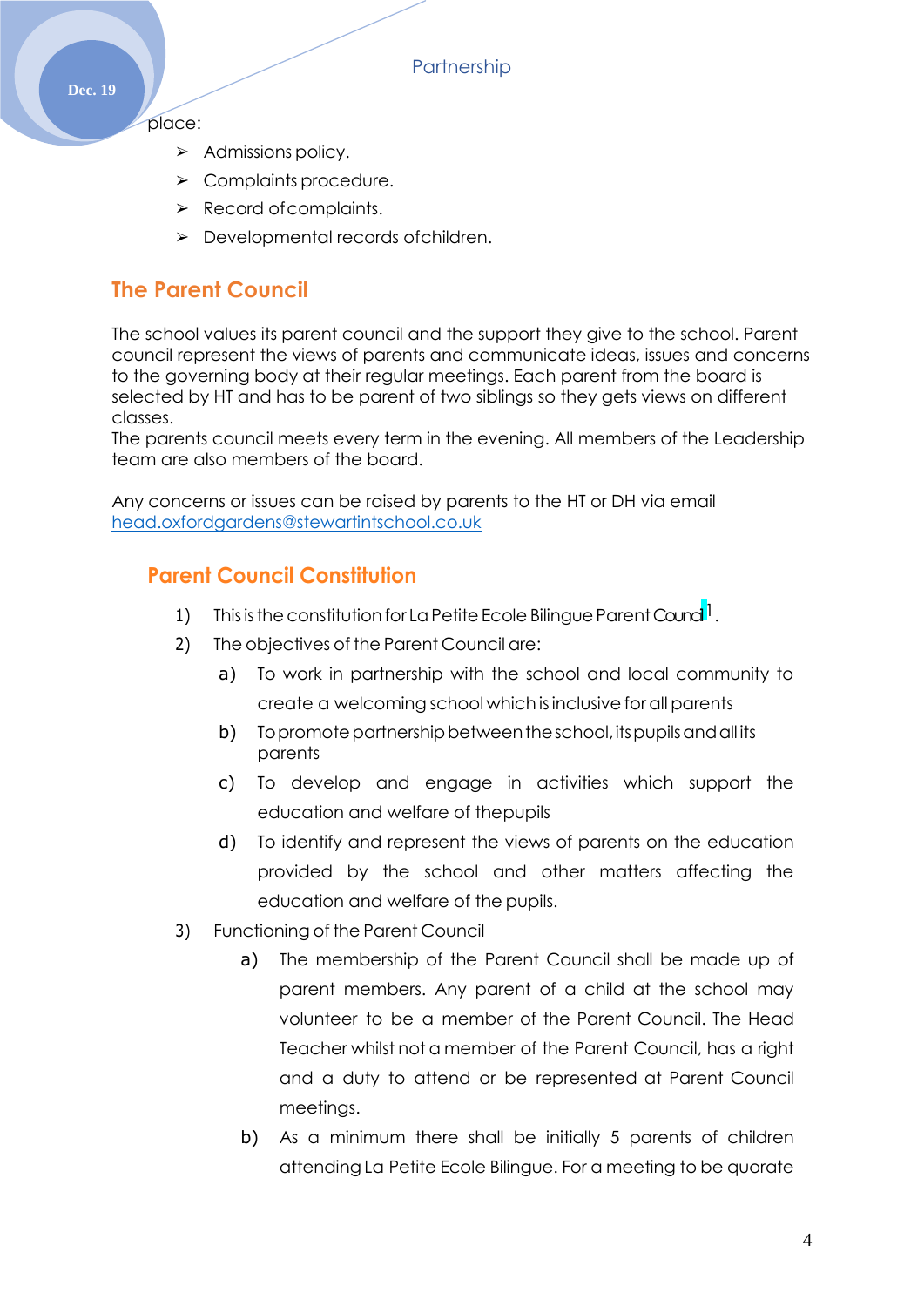**Dec. 19**

there needs to be 4 parents inattendance.

- c) The maximum number of parent members shall be 7. Best endeavours will be made to ensure that within this number each stage of the school is equally represented.
- d) Appointment of Members shall take place at the Annual Meeting. In the event of there being more than 7 volunteers, members will be selected first according to the stage of the school that they represent. Remaining places will be determined by ballot.
- e) Where there are fewer than 7 volunteers, all shall automatically be appointed. Vacancies may be filled at any time after the Annual Meeting should further volunteers come forward. In seeking to fill vacancies the Parent Council shall have due regard to balanced representation of the different stages of the school.
- f) Parent Council members will be selected for the period up to the next Annual Meeting after which they may put themselves forward for re- selectionif they wish.

1 'Parent' is used throughout this constitution to mean any member of the parent body of the school,including recognised carers and guardians.

- g) The Parent Council may set up sub-groups to help achieve the aims and objectives of this Constitution. It may be desirable, for example, to set up groups to facilitate fund raising, communications, extra-curricular activities and social events for pupils, parents and staff. The Parent Council shall endeavour to encourage as many parents from the school as possible to participate. At least one member of any sub group will be a member of the Parent Council and will have responsibility for communicating between the sub group and the Parent Council.
- 4) The Chair and other agreed roles within the Council will be agreed by the Parent Council members immediately following its formation and then on an annual basis.
- 5) The Annual Meeting will be held in September of each year. A notice of the meeting including date, time, and place will be sent to all parents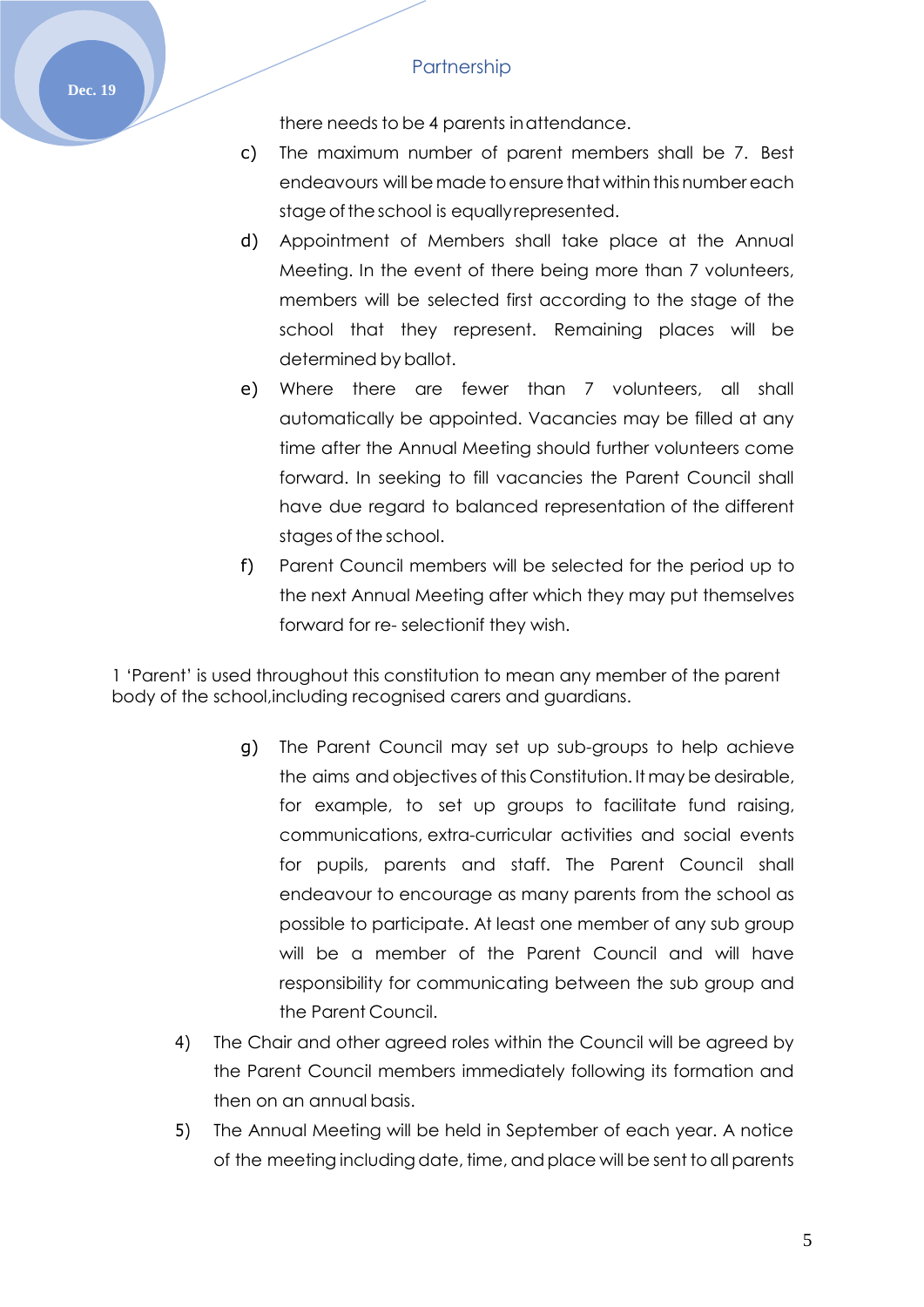of the school at least 2 weeksin advance. The meeting will include:

- a) A report on the work of the Parent Council and its committee (s)
- b) Selection of the new Parent Council
- c) Discussion of issues that the Parents may wish to raise
- d) Approval of any accounts and appointment of a treasurer
- 6) The Parent Council will meet at least once inevery school term.
- 7) Should a vote be necessary to make a decision, each parent member at the meeting will have one vote, with the Chair having a casting vote in the event of atie.
- 8) If a Parent Council member acts in a way that is considered by other members to undermine the objectives of the Parent Council, their membership of the Parent Council shall be terminated if the majority of parent members agree. Termination of membership will be confirmed in writing to the member.
- 9) Copies of the minutes of all meetings will be available to all parents of children from La Petite Ecole Bilingue and to all teachers at the school.
- 10) Should it be deemed necessary, the Treasurer will open a bank or building society account in the name of the Parent Council for all Parent Council funds. Withdrawals will require the signature of the Treasurer and one other Parent Council member.
- 11) The Treasurer will keep an accurate record of all income and expenditure, and will provide a summary of this for each Parent Council meeting and a full account for the Annual Meeting.
- 12) The Parent Council shall be responsible for ensuring that all monies are usedin accordance with the objectives of the Parent Council.
- 13) The Parent Council may change its constitution after obtaining consent from all the parents of the school. The parents will be sent a copy of any proposed amendment and given reasonable time to respond to the proposal.
- 14) The Head teacher has the right to veto any decision made by the Parent Council.
- 15) Should the Parent Council cease to exist, any remaining funds will be passedto the finance officer of La Petite Ecole Bilingue.
- 16) The Head teacher is empowered to dissolve the Parent council at any time.

#### **Dec. 19**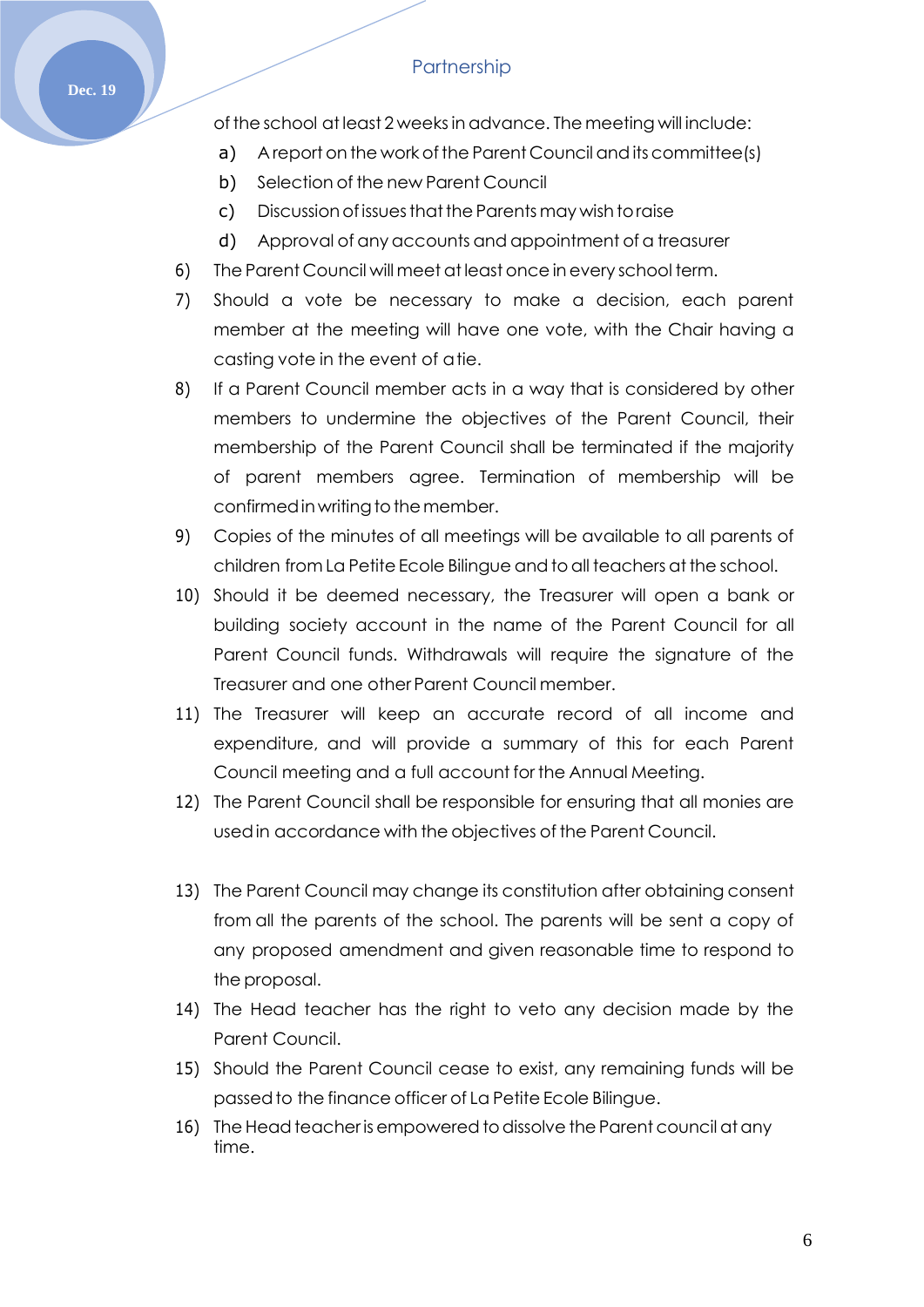## **Formal events**

Parents are welcomed into the school to learn more about their children's progress and to celebrate their successes. There are numerous opportunities throughout the year (both formal and informal) to meet together and get to know each other. Meetings are arranged at a variety of times to enable as many parents as possible to attend.

- Induction events for new parents/ carers including multi agency meetings, visits, social events
- Open evenings in the Autumn and Spring terms to provide parents/carers with up to date information on their children's progress and targets
- Annual reviews
- Head teacher Drop-Ins every half term on different topics of interest to parents/ carers
- Parents' forum few times a year to consult with parents/ carers about different aspects of school life
- Individual meetings or phone calls to parents/carers on a daily or weekly basis if there are any issues or concerns
- School medicals throughout the year when community professionals visit our school to examine pupils and discuss any issues with parents/carers

## **Informal events**

We welcome the involvement of parents/carers through the following activities and events:

- Celebration day parents/carers of all award winners are invited to join the celebration
- Performances of dance, singing and music
- PSA events Summer show, Harvest Festival, Christmas show and Mulled Wine evening and other social events
- Volunteering Parents/carers and other adults who regularly support, forest school, swimming sessions, on field trips or help around the school
- Special events Sports day, Charity Food Bank, Hunger race

## **Working in partnership with other agencies**

### **POLICY STATEMENT**

We work in partnership or in tandem with, local and national agencies to promote the well-being ofchildren.

*EYFS Key themes and commitments*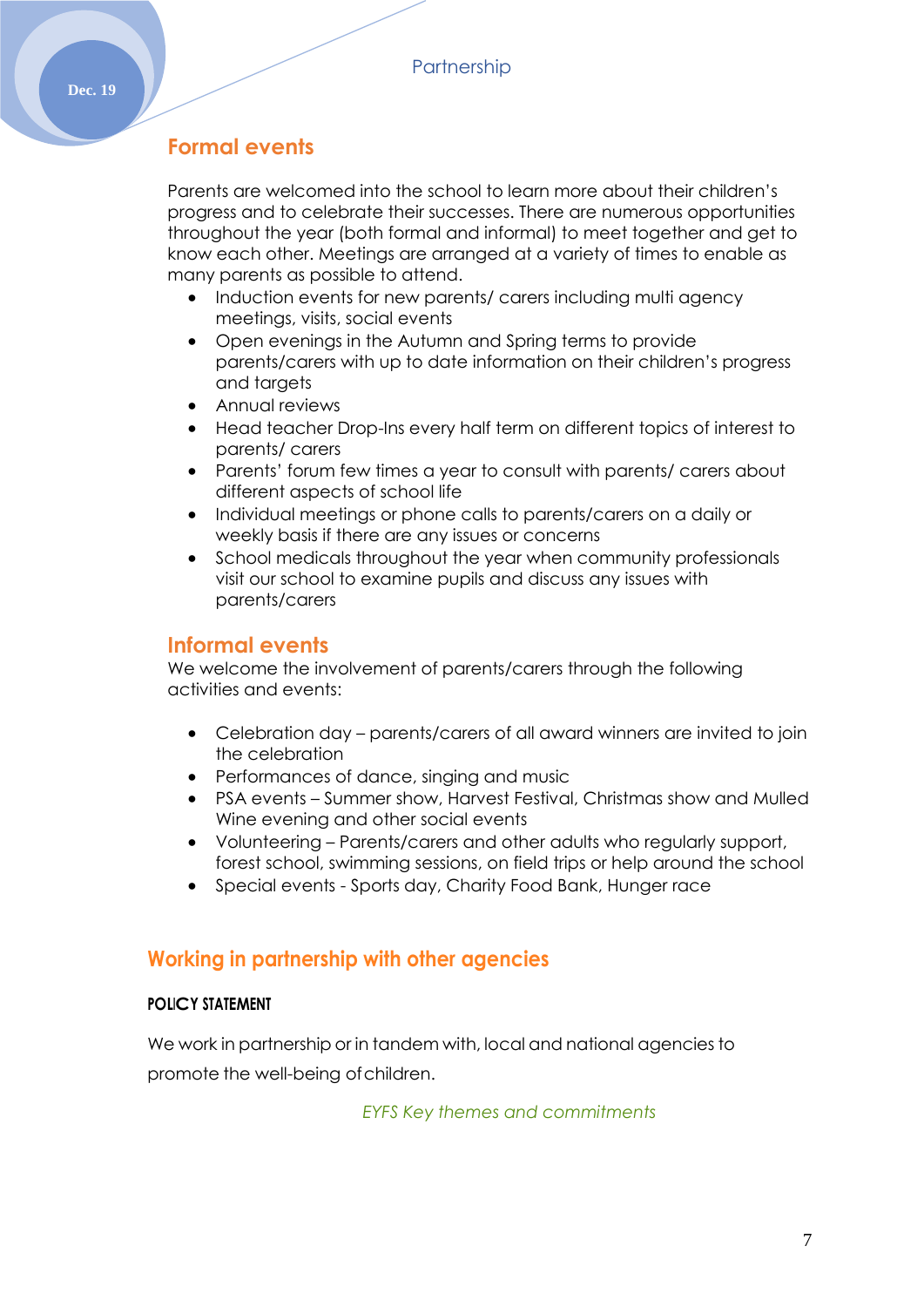| <b>Positive</b>      | Enabling       | Learning and |
|----------------------|----------------|--------------|
| <b>Relationships</b> | Environments   | Development  |
| 2.1. Respecting      | 3.4. The wider |              |
| each other           | context        |              |
|                      |                |              |
|                      |                |              |

### **PROCEDURES**

Procedures are in place for sharing of information about children and families with other agencies. These are set out in the Information Sharing Protocol, Safeguarding Children procedures and the Special Educational Needs Procedures.

Informationsharedbyotheragencieswithusisregardedasthirdpartyinformation. This is also kept in confidence and not shared without consent from that agency.

When working in partnership with staff from other agencies, we make those individuals welcome in the setting and their professional roles are respected. We follow the protocols for working with agencies, for example on child protection. Stafffromotheragenciesdonothaveunsupervisedaccesstothe child they are visiting in the setting and do not have access to any other child/children during their visit.

Phone calls from other agencies requesting information are validated as genuine before information isshared.

Our staff do not casually share information or seek informal advice about any named child/family.

When necessary we consult with local and national agencies who offer a wealth of advice and information that help us develop understanding of issues facing us and who can provide support and information for parents. For example, ethnic/cultural organisations, drug/alcohol agencies, welfare rights advisors or organisations promoting childcare and education, or adult education.

## **Opportunities and support for parents**

We will help parents to achieve the best for their families and children by providing:

- Supervision and support from highly qualified and experienced staff
- Providing information and advice workshops e.g Mencap and Makaton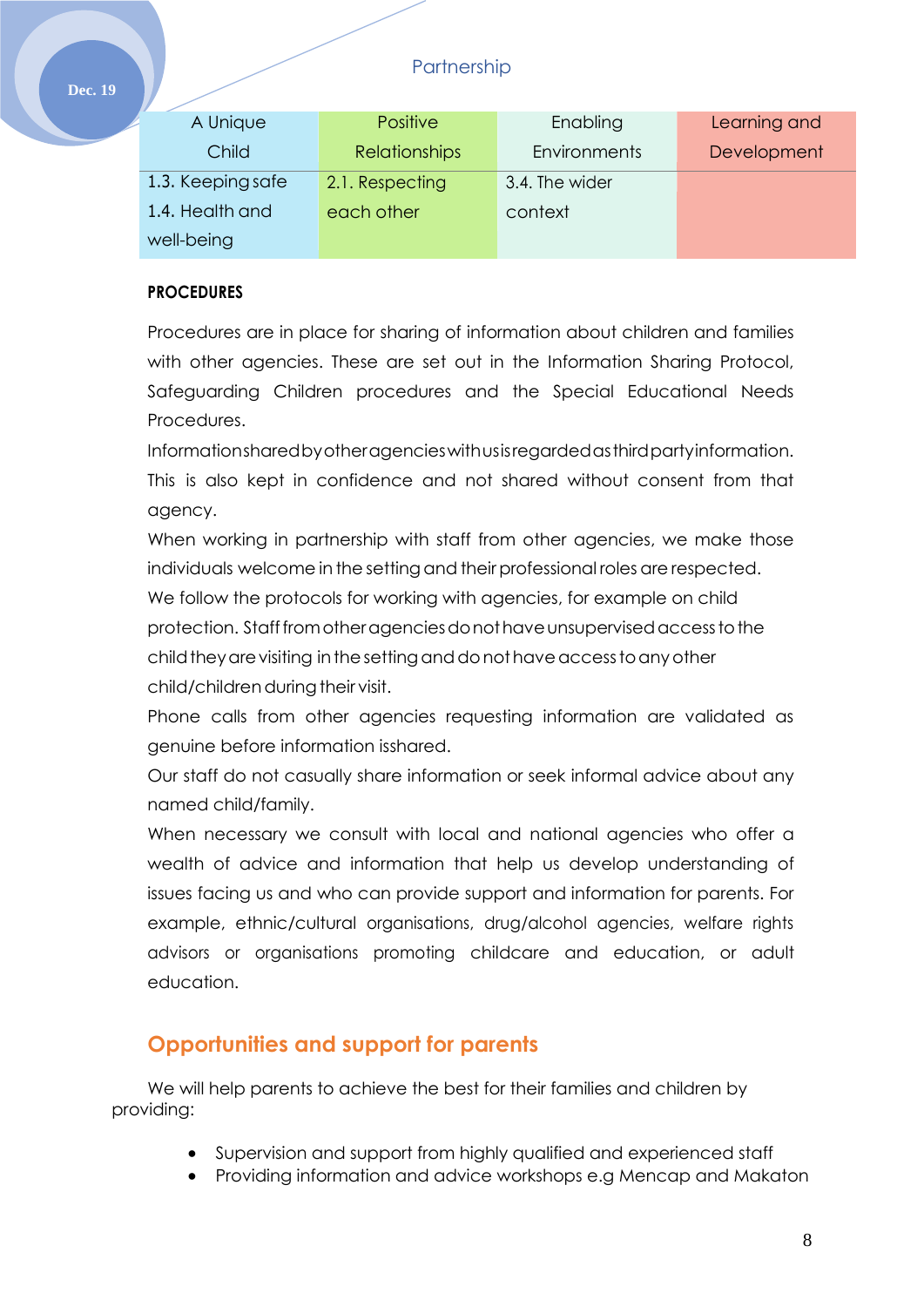signing courses

- Leaflets and guidance on specific issues of interest
- Parental bulletins, sharing information and signposting support from other agencies
- Information about Transition, support for college applications, individual advice and guidance for accessing funding and support post 19
- Support with transfer of statement of SEN to Education, Health & Care Plans
- Structured conversations to facilitate clear communication between school and home regarding parent's aims and ambitions for their child.

### **Home/School partnership**

We encourage parents to support their children's learning at home in a variety of ways, including:

- Reading with your child as often as possible
- Supporting your child's individual communication system
- Encouraging your child to complete and return any homework set
- Checking and signing their reading records on a regular basis
- Supporting our rules and expectations

### **Parental/carer feedback**

The school will regularly seek parental/carer views on a range of topics affecting pupils' education through questionnaires, surveys and verbal discussion. Feedback is valued, and responses are seriously considered and appropriate action taken.

## **Safeguarding**

The school follows and supports the rigorous multi agency safeguarding policy and procedures agreed by RBKC local authority. The school ensures that all staff are fully trained and follow best practice at all times. The school is a secure site with all visitors having to report to the reception office. Parents are visitors are very welcome in school but are not allowed to move around the site unsupervised.

## **Policy for documenting, planning and assessment**

## **1. Guiding Principles**

Documentation in the Early Years has its philosophy, with regards to children's learning grounded in providing a child centred, inquiry based approach to learning where children follow their own highly personal interests and through this develop new skills and understandings. This approach has been influenced by the Reggio Emilia philosophy where documentation of children's work is used to inform practitioners of the learning that is taking place. (Malaguzzi 1996; Edwards,GandiniandForeman1993; Katz and Cesarone1994)

*"InReggioEmilia, where wehaveexploredthismethodologyformany*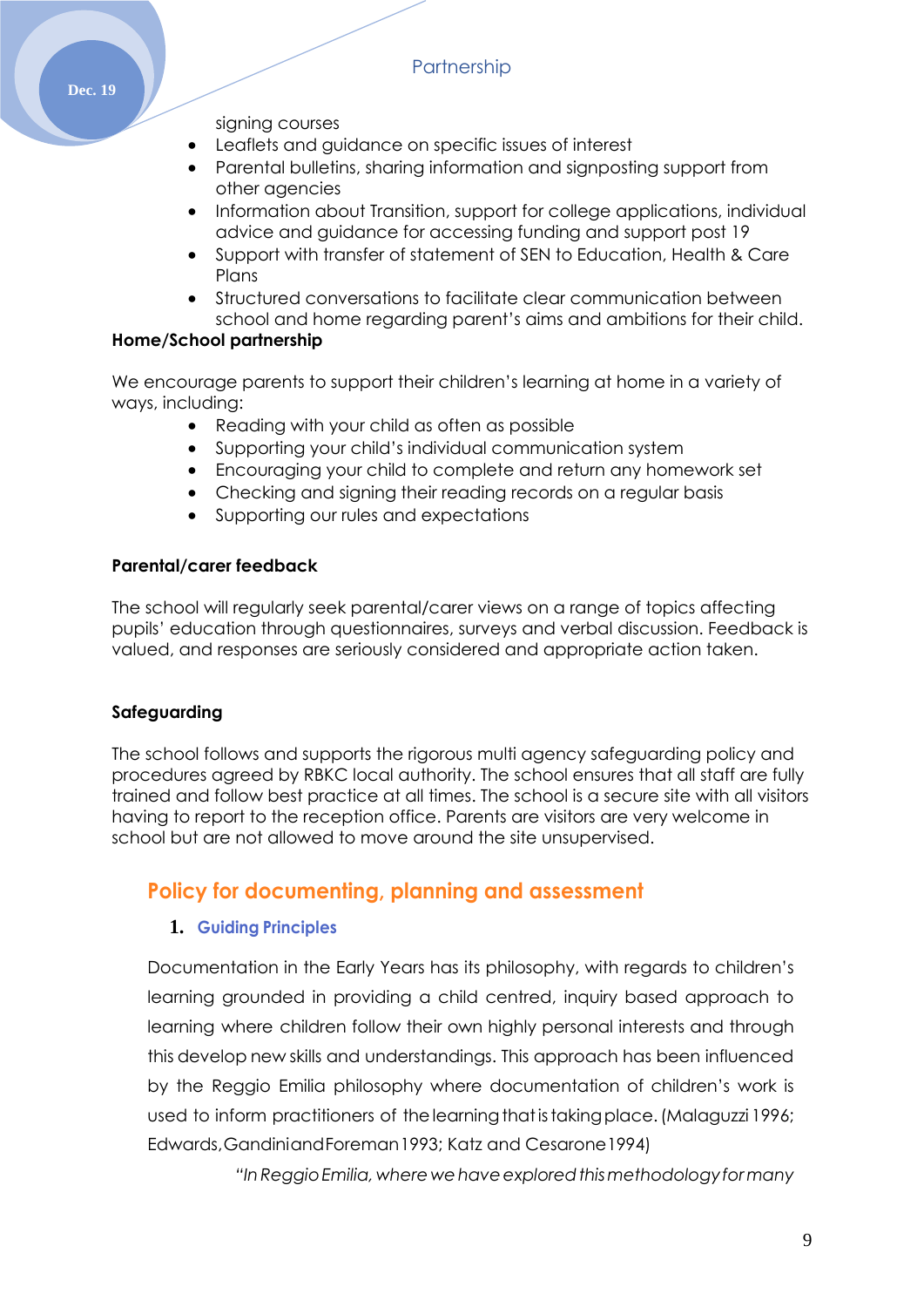*years, we place the emphasis on documentation as an integral part of the procedures aimed at fostering learning and for modifying the learning"*

**P.78 RINALDI, C. MAKING LEARNING VISIBLE 2001 REGGIO CHILDREN** Documentation, in the forms of observation has long been encouraged and practiced in early childhood education. Susan Issacs as far back as 1930 made detailed anecdotal observations of children, which informed the basis of her analysis of children's learning. More recently Goldschmied (1987) claimed that observations of babies playing with a treasure basket gave valuable insights into children's learning and their interactions with one another, and Helm Beneke and Steinheimer (1998) whose documentation of an early years project enabled, they claimed, others to see the learning that took place.

Observation is a key feature of the documentation systems developed within the Early Years. The British Department of Education's early learning goals describesonefeature of good and effective early years practice asfollows:

> "Practitioners must be able to observe and respond appropriately to children informed by a knowledge of how children learn and develop and a clear understanding of possible next steps in their development and learning"

#### **DFE PRINCIPLES FOR EARLY YEARS EDUCATION 2002**

Our documentation systems are concerned with understanding the learning process and place the responsibility on the observer to observe, describe, interpret andexplain

i.e. to construct meaning not just measure performance. Rinaldi (1995) Katzand Chard (1996)

> "Meaning does not come from seeing or observing alone; meaning is not lying around in nature waiting to be scooped up by the senses, rather itis constructed."

> > **RINALDI OBSERVATION AND DOCUMENTATION PAPER GIVEN AT THE RESEARCH CONFERENCE REGGIO EMILIA 1995**

The systems in place in Early Years for planning and assessment support this approach to child centred, inquiry based learning and offer the flexibility to make the real learning that is taking place visible to the staff, the parents and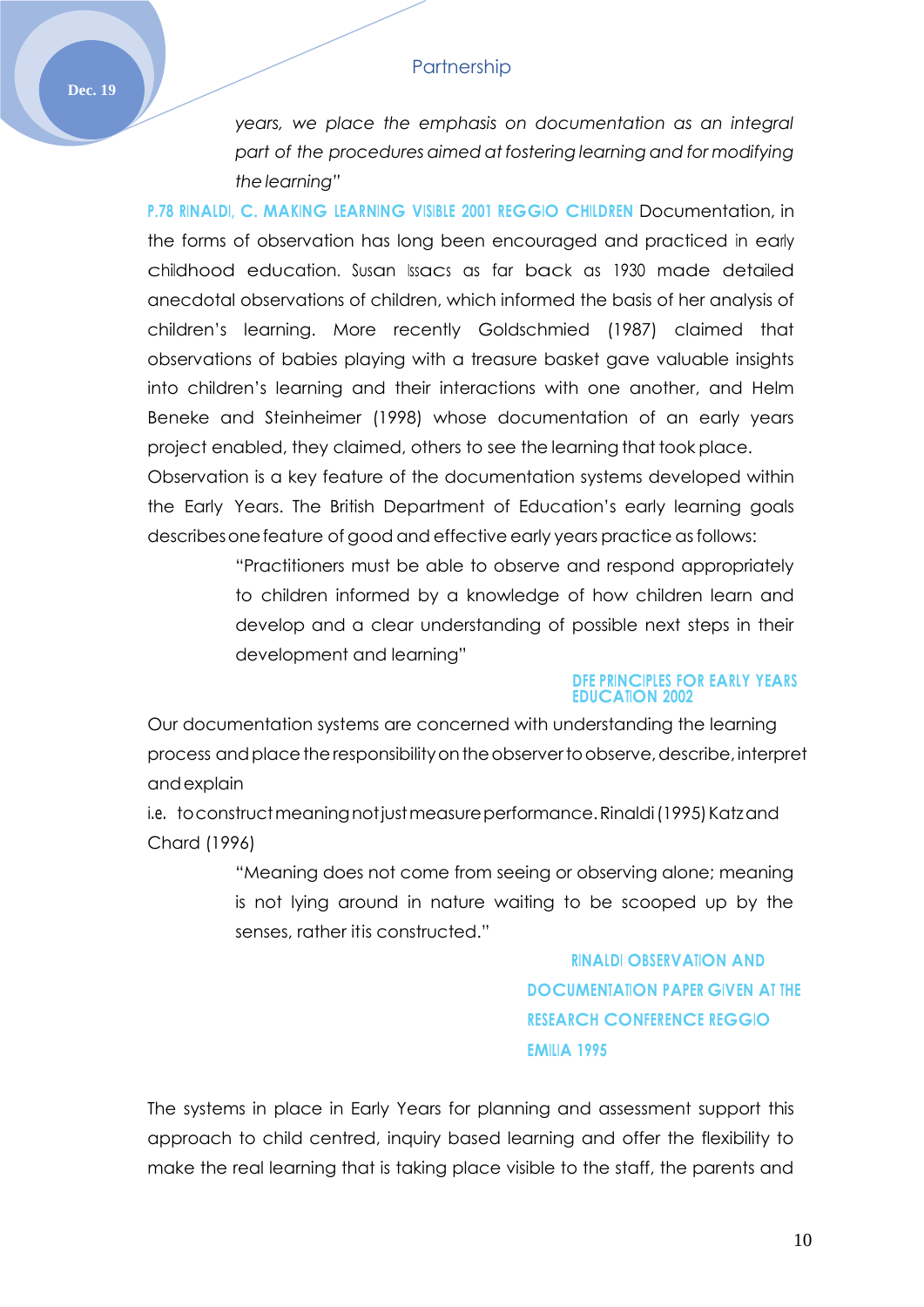to the children themselves. The system is also in line with the PYP philosophy and documentation adopted by theschool.

## **22. Effective Practice**

We involve families and share information with families so that interesting events and developments are recorded and celebrated at home and in Early Years. We share our interpretations about what the children are trying to communicate to use through their interactions with others and the Early Years environment with colleagues and parents.

We are attentive and aware of the children's creative, inquiries and explorations.

We observe, record and share strategies the child uses to demonstrate their learning style, their interests and their individual inquiries.

We discuss with other members of staff and parents how each child responds to activities/adults/peers and build this into future planning.

We share information about the children regularly.

We document important learning experiences and throughout the year build an

individual record of the child's achievements.

We use photographs, the children's individual files, classroom displays and the children's work to make learning visible to the children.

We have planning systems in place for a yearly overview, unit of inquiry

planning, weekly and daily planning and for individual children.

Wehavesystemsinplaceforassessmentofindividual

children. We have systems in place for reporting to parents.

We have systems in place to record observations and anecdotal evidence, either individually or in a group.

We observe how each child responds to activities/adults/peers to inform our planning for futuredevelopment.

Meetings with parents are considered to be a two-way process of sharing information about thechild.

## **23. Documentation**

## a. Planning

The School's yearly overview is used to identify themes that may take place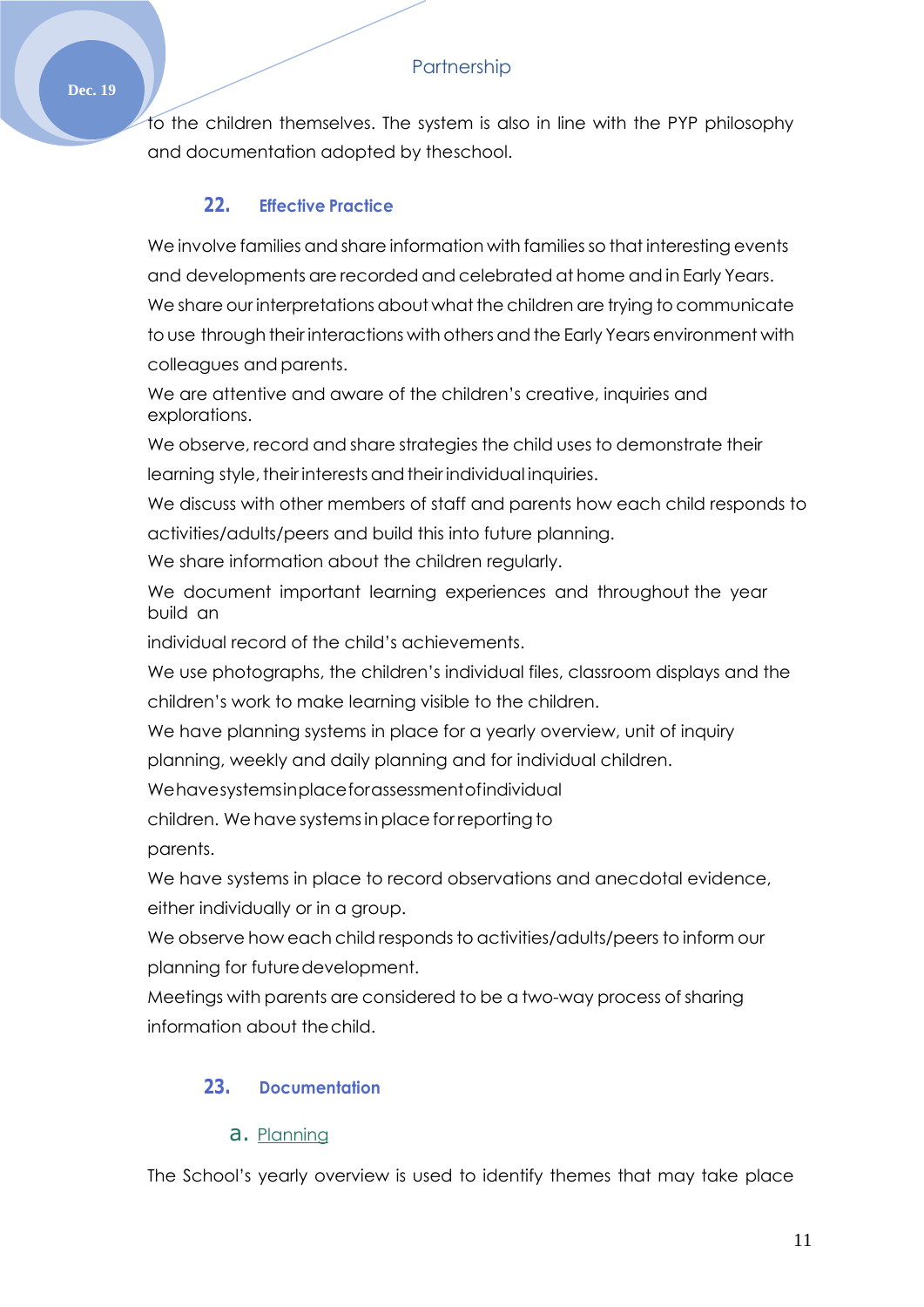throughout the school year. These themes do not have a finite time limit and could run throughout the year or be revisited during the year. This is in line with the EarlyYearsphilosophy.

The planning of these themes is recorded on the Mid-Term planner in line with the

School's policy.

Planning for individual inquiries is record on the Weekly Planner and on the classroom planning whiteboard.

Planning for assessment is recorded using the Mid-Term Planner and Weekly Planner.

## b. Assessment

Onjoining Early Years a baseline assessment of each child is carried out within 2 weeks ofstarting, thisisupdated after 6weeks and informs the writing of the Settling inProfile. Each theme has its own specific assessment and is complete before, during and at the end of the theme as appropriate using both formative and summative assessments.

An assessment of the development of the dispositions and attitudes is updated as appropriate using observations and photographs as evidence. Each child has their own sheet.

On-going observational assessments which record significant development in skills and understanding are recorded initially on the Individual child observation sheet then transferred to the assessment part of each child's individual portfolio or Early Years profile. The Mid-Term and Weekly Planners are also used to record any specific skills, attitudes or understandingsthe staff have planned to make; these will be transferred to the assessment part of the Child's individual Portfolio or Early Years Profile.

#### c. Portfolio in Nursery and Reception

In line with the School's policy each child has their own individual electronic portfolio on Tapestry app, these portfolios build throughout the year and show the child's individual progress and tell their own individual 'learning' story. Portfolios will include evidence from each of the themes identified on the planners, evidence of individual learning stories and collaborative group learning stories and evidence of PSE development. At least once a term each child will be invited to choose a piece of work or photographic evidence of an activity or event for developing reflective thinking skills. All pieces of work are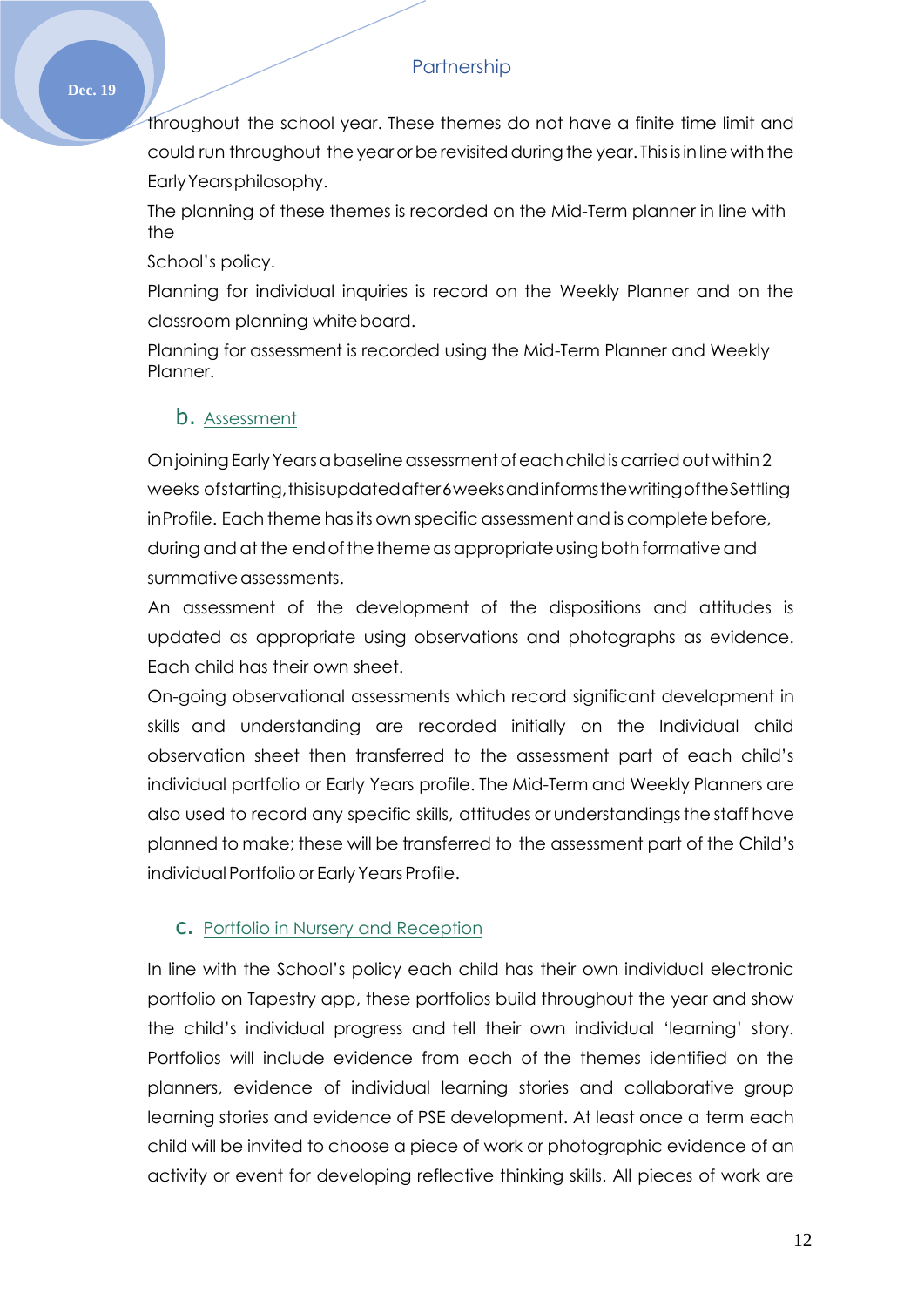#### **Dec. 19**

dated and annotated.

The portfolio will include assessments which will build throughout the year.

Parents are invited to contribute some photographs as well as wow cards. At the end of the year the child will be given some pieces of their portfolio to take home, some assessment pieces will be kept in school and filed in line with the School's policy.

Parents will be invited into the school in May to share the portfolio with their child.

Portfolios have a photo and the child's name on.

The portfolio includes; a cover sheet with a photo of the child and a contents page. Evidence is placed by date and builds into a developmental record of the year.

The School's explanation sheet is attached when appropriate.

## d. Reports

## *Settling in Reports*

These Settling-in reports are written at the end of the first half term. The report includes comments on the curriculum prime and key areas, but focuses mainly on the child's personal, social, emotional development and communication skills. The baseline assessment informs this report. Relevant photographs are usedas examples of interest and development. A copy of this report is given to the parents and a copy filed in the child's individual school file.

### *Mid-Year Reports*

In October parents from children in Reception to year 6, will meet with the French and English teacher. In January they receive a report.

In November and February there will be a parent/teacher conference where parents and teachers will discuss the 3 Prime areas and the 4 specific areas of the EYFS and the child's development inall aspects. Acopy of any written notes will be filed in child's individual school file.

These reports are written in February. The report includes comments on the 3 Prime areas and the 4 specific areas of the EYFS and comments on the child's development in all aspects. Relevant photographs are used as examples of interests and development. A copy of the report is given to parents and a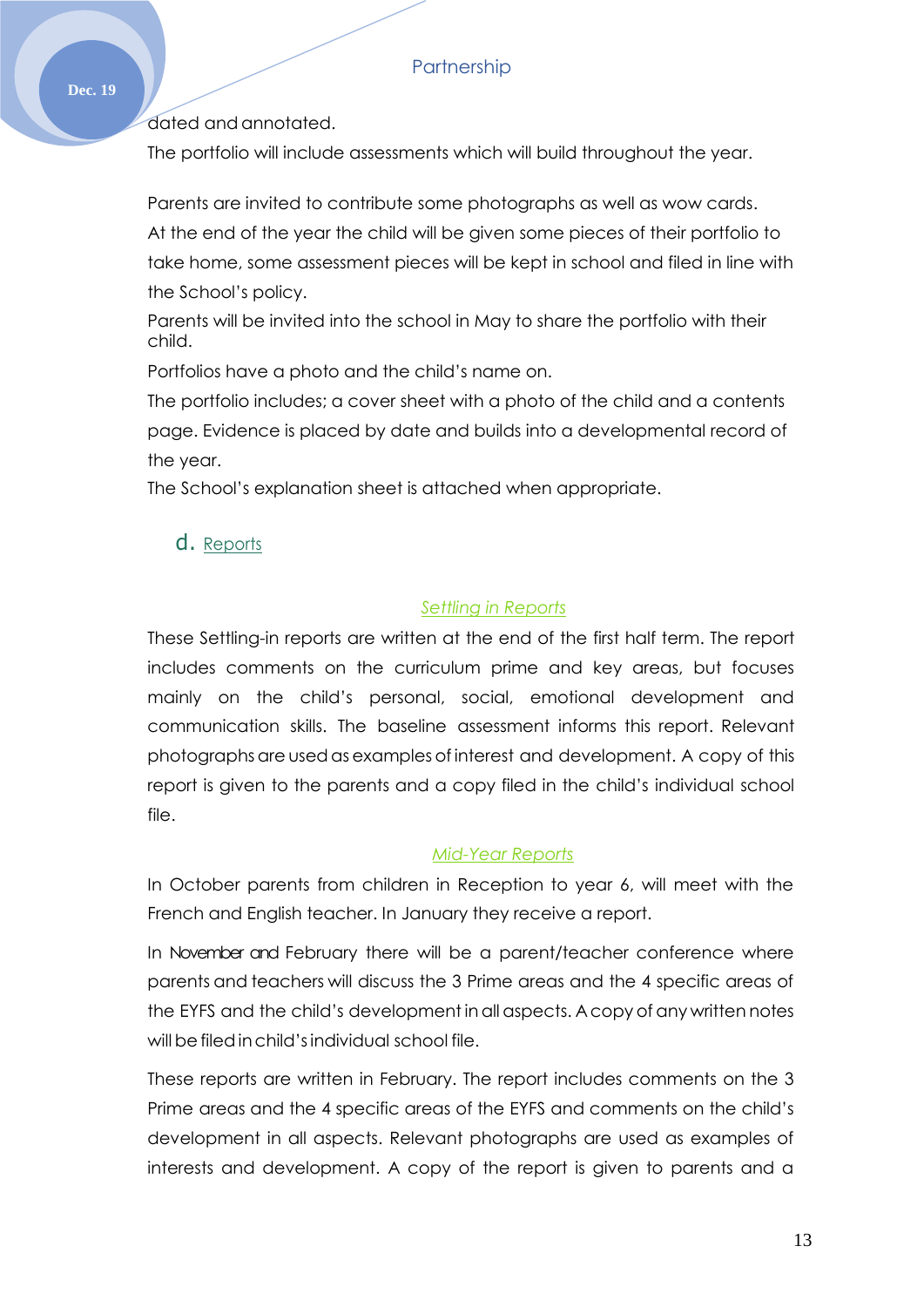copy filed in child's individual schoolfile.

#### *End of YearReports*

Parents of pupils from Reception to Year 6 receive a report in June and can have a final meeting with Teachers.

#### *End of Registration*

HT will follow up on any transition to secondary school, school abroad or any other school. HT will:

- Check that leavers are attending the school of destantion
- Send a safeguarding 'no record' note or transfer any existing safeguarding concerns or documents to the school of destination

### e. Communication

### **Communication**

We are continually updating and improving our communication systems. Currently, parents/carers receive regular updates from the school including:

- Home / school communication books providing parents/carers with information on a daily or weekly basis depending on the age and ability of the pupil
- Our website regularly updated with blog, calendar events, information updates and alerts. School Blog and Website : [www.stewartbilingualschool.com](http://www.stewartbilingualschool.com/)
- Individual mid-year and end of year reports
- Tapestry app in Nursery and in reception providing protected access to electronic protfolio
- Facebook page displaying anonymized photos of school events
- Surveys to parents and pupils
- Termly meeting with school parents board
- Parents/Teachers meetings a great opportunity to learn about and discuss the pupil's progress

We also communicate termly with our proprietor addressing a HT Report to provide analysis of attendance, incidents/accidents and pupil's progress.

#### *Weekly Planner*

The weekly planners are used to record the range of activities and experiences that are identified from evaluations and observations of children engaged in learning activities and from the mid-term planning and support children's future learning. It may be used in conjunction with the class white board. This planner is linked to the Weekly Newsletter sent to parents and the children's individual and group stories. All planners are dated. Weekly Planning includes whole group/small group planning, planningfor continuous provision, planning by curriculum areas and an overview of curriculum coverage. These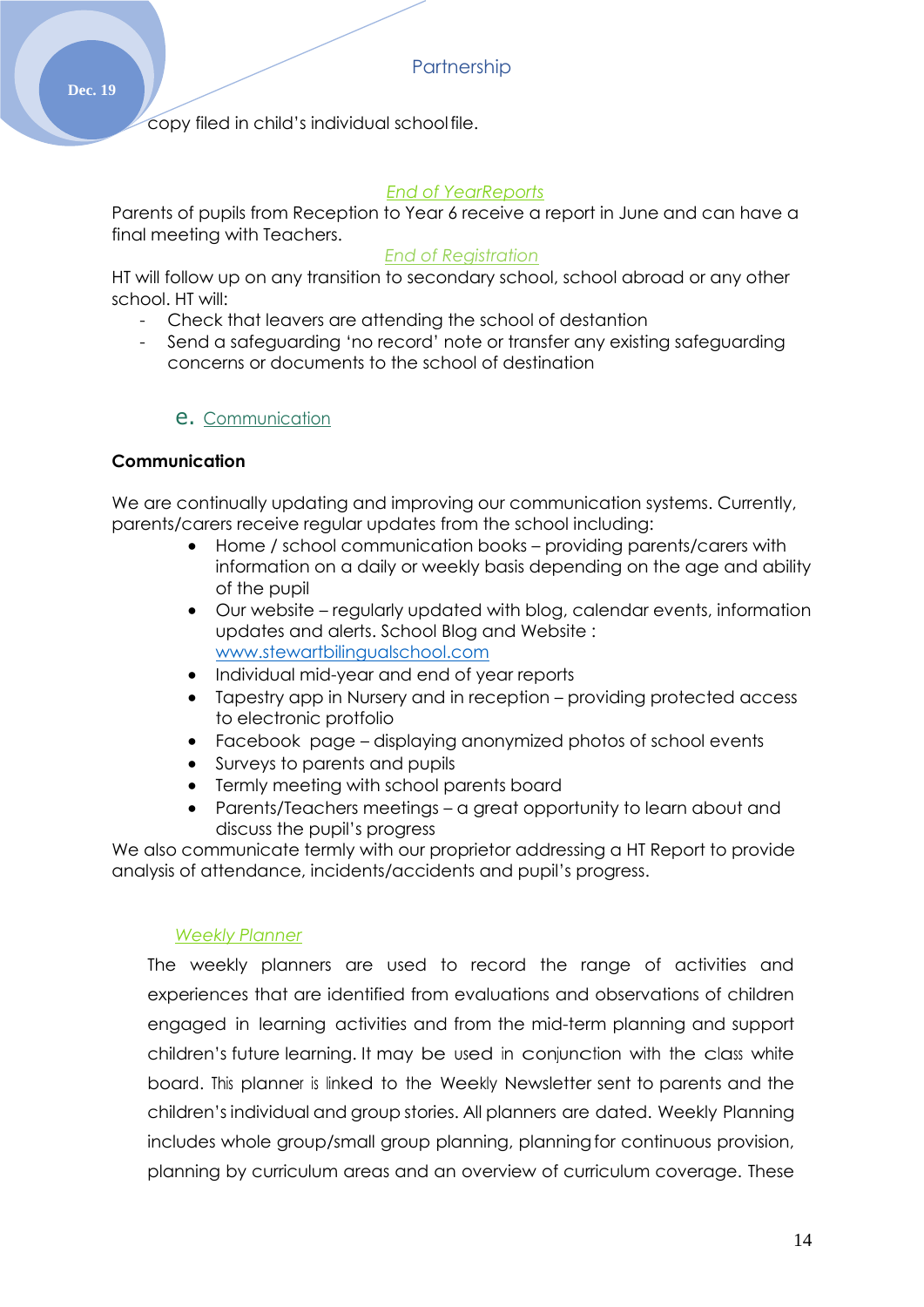planners help teacher to record their daily classroom acivities which they summarise in the weekly newsletter.

#### *The Weekly Newsletter*

This weekly newsletter is used to record through photographs and written observations significant events happening throughout the week. It builds into a record of the Primary and Early Years experience. Curriculum based statements are used toidentify the learning taking place. This newsletter is sent to parents to share and is used with children to revisit the learning that has taken place. All newsletters are dated.

#### *Mid-Term Planning*

The mid-term planner is used to identify what we want the children to learn, how wewill achieve this, how we will know the children have learned it and how we will organise the learning environment. As an on-going process and at the end of the theme the learning experiences are evaluated. The planner is always dated.

#### *Long Term Planning*

Our Long Term Plan reflects the Early Years Foundation Stage (EYFS - 2012). We have used the four Themes of the EYFS (2012) to guide our plans and to express our approach to each of them, defining our interpretation of how we intend to deliver the four Principles of the EYFS (2012) in practice. We anticipate that the long planning process will evolve with further experience of the new framework and that change and improvements to our plans will take place throughout the year. The Long Term planning also includes a curriculum plan for continuous provision; these activities are planned for as shown in the Continuous Curriculum Plan and available throughout the academic year.

### f. The Individual/Group Observation Sheet in EYFS (nursery)

These sheets are placed around the room and are used to record observations of the children involved in learning experiences. Relevant information is then transferredtothe appropriate place. All entries are dated.

### g. The Staff Communication Board

The Staff Communication Board is used to record room organisation, management issues and non-confidential matters concerning children which need to be communicated between the English and French Teams. All entries